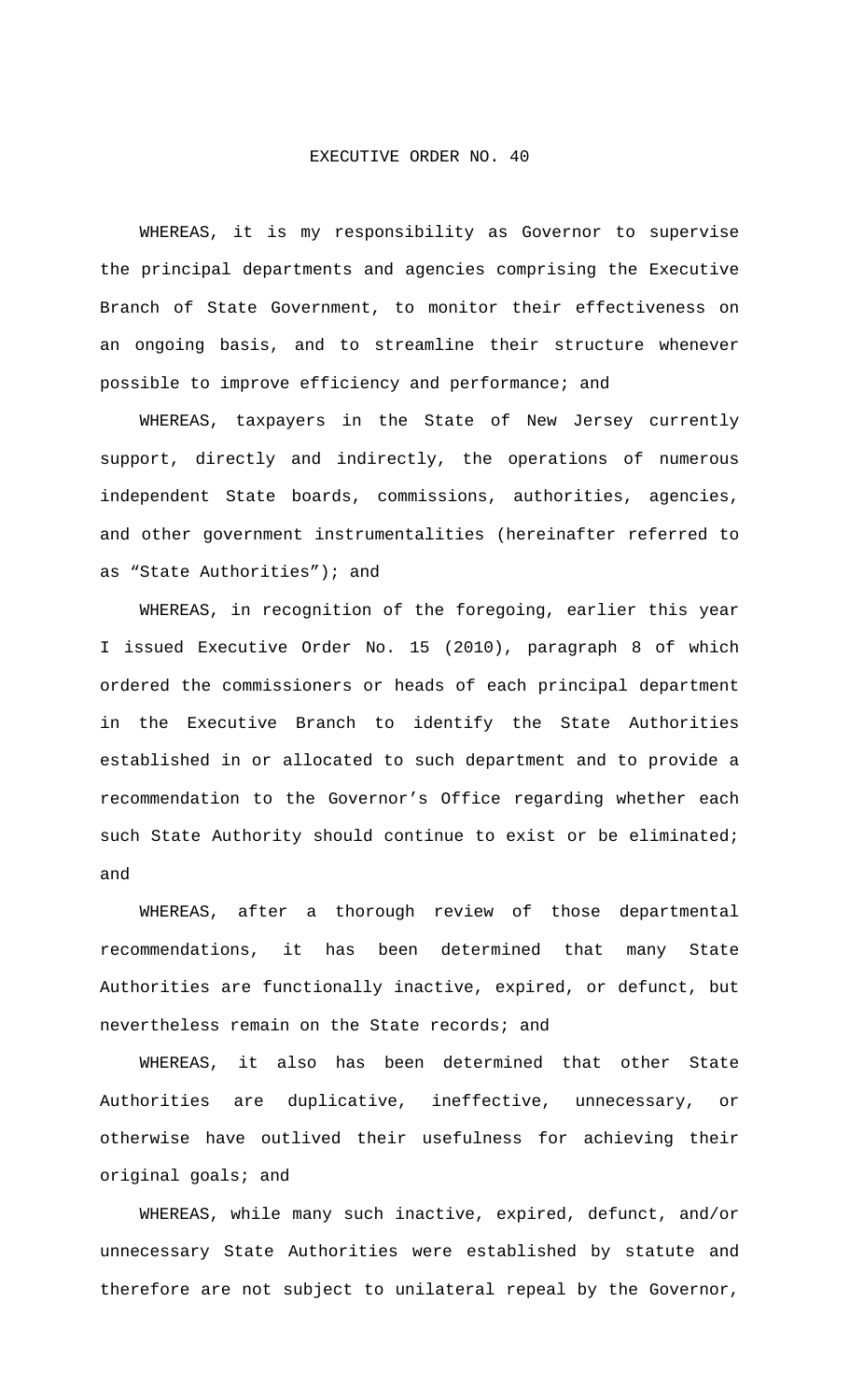but rather require legislative action, a number of State Authorities were originally created or authorized by Executive Orders; and

 WHEREAS, my administration is committed to undertaking a thorough, ongoing study of the current structure and operations of the Executive Branch of State Government and to work with the Legislature to enact appropriate legislation to repeal statutory authorization for unnecessary, duplicative, outdated, and/or defunct State Authorities; and

 WHEREAS, it is appropriate for me to take executive action to rescind the portions of prior Executive Orders that originally authorized the establishment of certain State Authorities, which have been identified and recommended as appropriate for elimination; and

 WHEREAS, many past Executive Orders expressly state or otherwise imply that the State Authorities created thereunder would automatically terminate following the issuance of an assigned report, study, or some similar work product, but others do not address these issues at all, potentially causing confusion or misunderstanding as to the continuing legal status of these entities, and it is therefore desirable to establish clearly and definitively the termination of executive authorization for certain State Authorities identified as appropriate for abolition;

 NOW, THEREFORE, I, CHRIS CHRISTIE, Governor of the State of New Jersey, by virtue of the authority vested in me by the Constitution and by the Statutes of this State, do hereby ORDER and DIRECT:

 1. (a). The following State Authorities, insofar as they were established under the authority of one or more Executive

2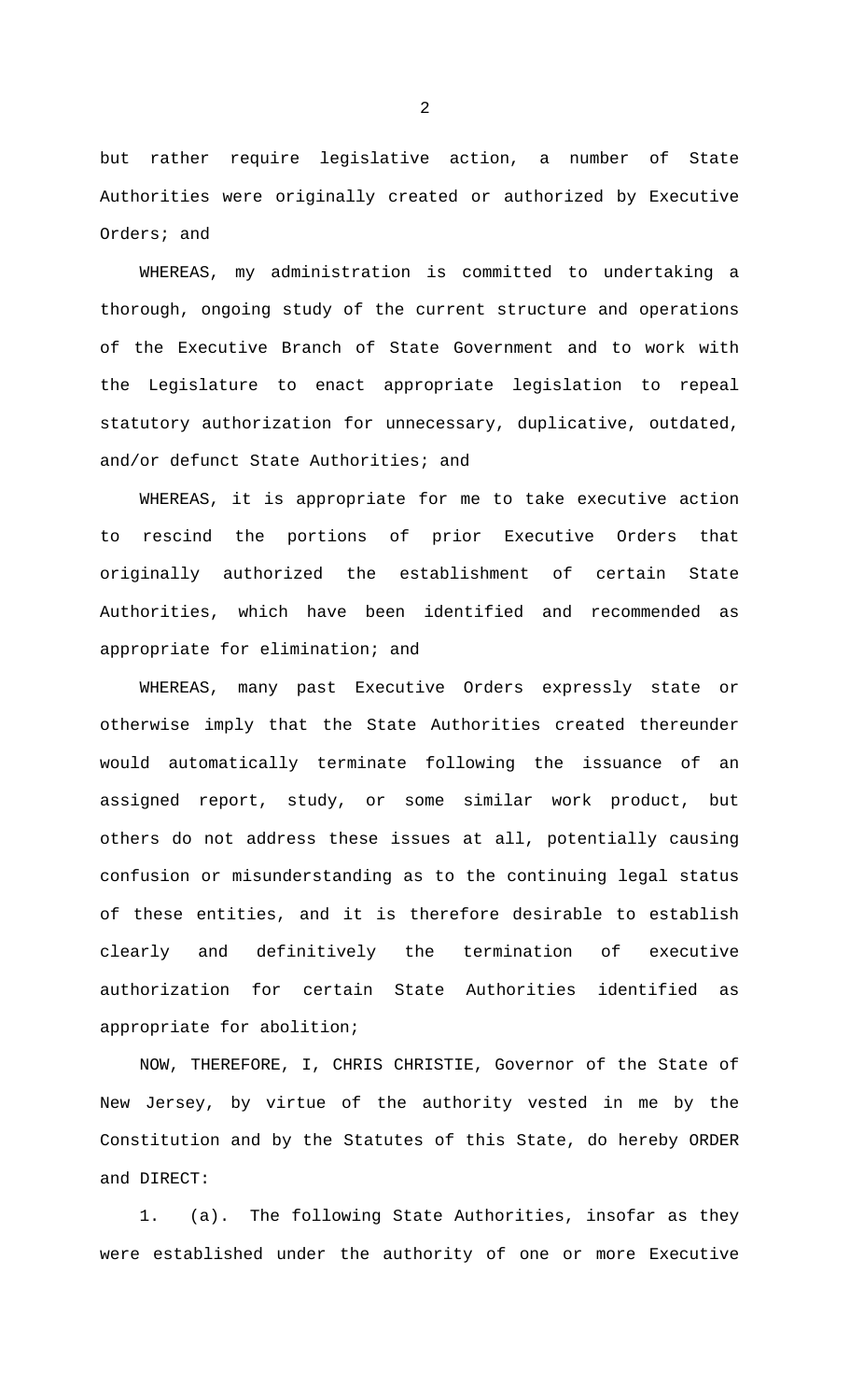Orders, are hereby terminated and abolished and those Executive Orders, or parts thereof that authorized their creation and existence, are hereby rescinded:

 $(1)$ . the 225<sup>th</sup> Anniversary of the American Revolution Celebration Commission established pursuant to, inter alia, Executive Order No. 116 (2000);

 (2). the Advisory Committee on the Preservation and Use of Ellis Island established pursuant to, inter alia, Executive Orders No. 82 and No. 93 (1998);

 (3). the Advisory Committee to Study the Future of the New Jersey Training School for Boys in Monroe Township established pursuant to, inter alia, Executive Order No. 75 (1997);

 (4). the Advisory Council on Juvenile Justice established pursuant to, inter alia, Executive Order No. 10 (1994);

(5). the Advisory Council to Promote the Profession of Nursing in New Jersey established pursuant to, inter alia, Executive Orders No. 139 (2002), and Nos.  $141$  and  $142$ (2002);

(6). the Advisory Panel on Higher Education Restructuring established pursuant to, inter alia, Executive Order No. 14 (1994);

(7). the Advisory Panel on School Vouchers established pursuant to, inter alia, Executive Order No. 30 (1995);

(8). the New Jersey Character Education Commission established pursuant to, <u>inter</u> alia, Executive Order No. 9 (2002);

(9). the Benefits Review Task Force established pursuant to, inter alia, Executive Order No. 39 (2005);

(10). the Billboard Policy Procedure and Review Task Force established pursuant to, inter alia, Executive Order No. 59 (2003);

(11). the Blue Ribbon Panel on the Development of Wind Turbine Facilities in Coastal Waters established pursuant to, inter alia, Executive Order No. 12 (2004);

(12). the Budget Efficiency Savings Team Commission established pursuant to, inter alia, Executive Order No. 2 (2002);

(13). the Commission on Rationalizing New Jersey's Health Care Resources established pursuant to, inter alia, Executive Order No. 39 (2006);

(14). the Construction Trade Training Council established pursuant to, inter alia, Executive Order No. 123 (2001);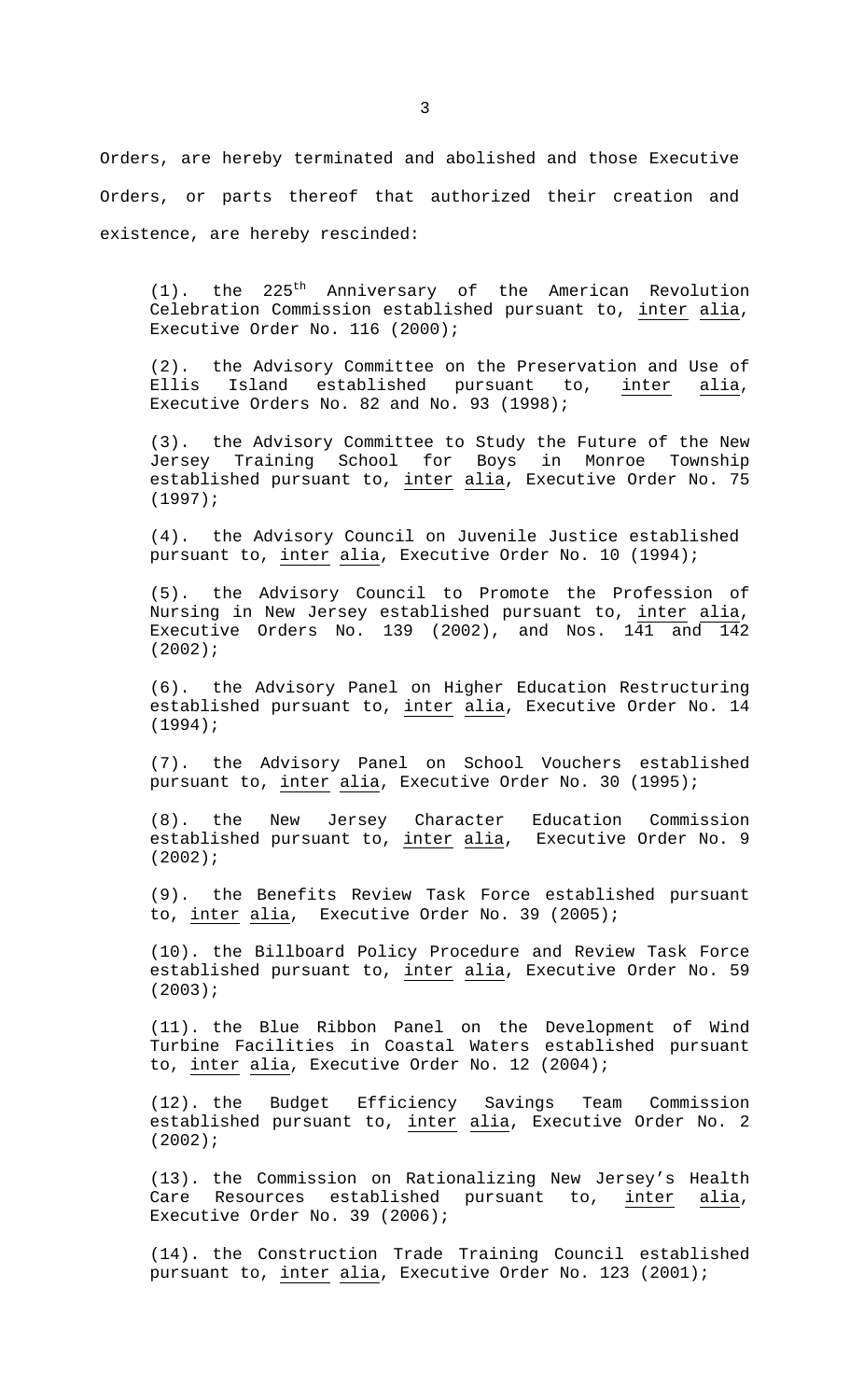(15). the Defense Conversion and Community Assistance Commission established pursuant to, inter alia, Executive Order No. 87 (1993);

(16). the Deferred Balance Task Force – Board of Directors established pursuant to, inter alia, Executive Order No. 25 (2002);

(17). the Delaware Bay Weakfish Action Commission established pursuant to, inter alia, Executive Order No. 20 (1990);

(18). the Ellis Island New Jersey Restoration Advisory Committee established pursuant to, inter alia, Executive Order No. 111 (2000);

(19). the Election Advisory Council established pursuant to, inter alia, Executive Order No. 143 (1986);

(20). the Fix DMV Commission established pursuant to, inter alia, Executive Order No. 19 (2002);

(21). the Governor's Youth Advisory Council established pursuant to, inter alia, Executive Orders No. 34 (1995), 79  $(1998)$ , and  $107$   $(1999)$ ;

(22). the Task Force for Farmland Assessment Program established pursuant to, inter alia, Executive Order No. 109 (1993);

(23). the Renewable Energy Task Force established pursuant to, inter alia, Executive Order No. 45 (2003);

(24). the Governor's Cabinet for Children established pursuant to, inter alia, Executive Orders No. 60 and No. 83 (2003);

(25). the Governor's Commission on Eastern European History established pursuant to, inter alia, Executive Order No. 41 (1991);

(26). the Education Mandate Review Study Commission established pursuant to, inter alia, Executive Order No. 75 (2003);

(27). the Governor's Commission to Support and Enhance New Jersey's Military and Coast Guard Installations established pursuant to, inter alia, Executive Order No. 106 (2004);

(28). the Governor's Committee on Children's Services Planning established pursuant to, inter alia, Executive Order No. 102 (1993);

(29). the Governor's Committee on Welfare Reform established pursuant to, inter alia, Executive Order No. 101 (1993);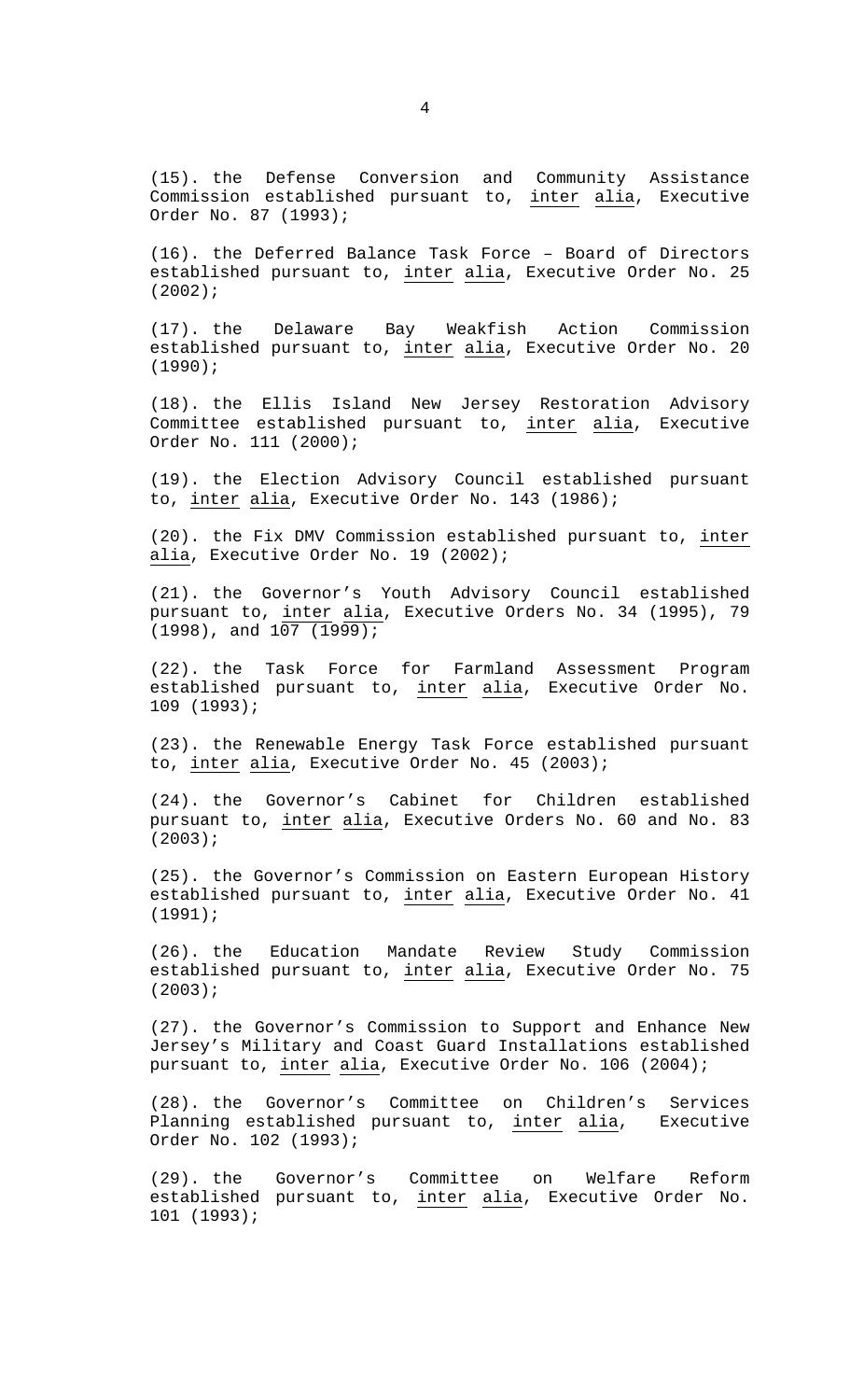(30). the Governor's Council on New Jersey Outdoors established pursuant to, inter alia, Executive Orders No. 138 (1986), No. 196 (1988), and No. 40 (1995);

(31). the Governor's Hispanic Advisory Council for Policy Development established pursuant to, inter alia, Executive Order No. 17 (2002);

(32). the Governor's School Board of Overseers established pursuant to, inter alia, Executive Orders No. 42 (1991) and No. 129 (1986);

(33). the Blue Ribbon Transportation Committee established pursuant to, inter alia, Executive Order No. 43 (2003);

(34). the Governor's Study Group on the Bicentennial of the Polish Constitution, Executive Order No. 31 (1991);

(35). the Governor's Task Force on Mental Health established pursuant to, inter alia, Executive Order No. 1 (2004);

(36). the Governor's Task Force on Public Health Emergency Planning established pursuant to, inter alia, Executive Order No. 140 (2002);

(37). the Governor's Task Force on Steroid Use and Prevention established pursuant to, inter alia, Executive Order No. 46 (2005);

(38). the Study Commission on Parole established pursuant to, inter alia, Executive Order No. 39 (1995);

(39). the Governor's Teacher Advisory Committee established pursuant to, inter alia, Executive Order No. 13 (2002);

(40). the Hudson River Waterfront Development Committee established pursuant to, inter alia, Executive Orders No. 53 (1983), No. 152 (1986), and No. 32 (1991);

(41). the Invasive Species Council established pursuant to, inter alia, Executive Order No. 97 (2004);

(42). the Lake Restoration & Management Advisory Task Force established pursuant to, inter alia, Executive Order No. 115 (2000);

(43). the Landlord-Tenant Task Force established pursuant to, inter alia, Executive Orders No. 81 and No. 86 (1998);

(44). the Legalized Gaming Policy Study Commission established pursuant to, inter alia, Executive Order No. 83 (1993);

(45). the Liberty State Park Public Advisory Commission established pursuant to, inter alia, Executive Orders No. 74 (1979), No. 75 (1984), and No. 163 (1987);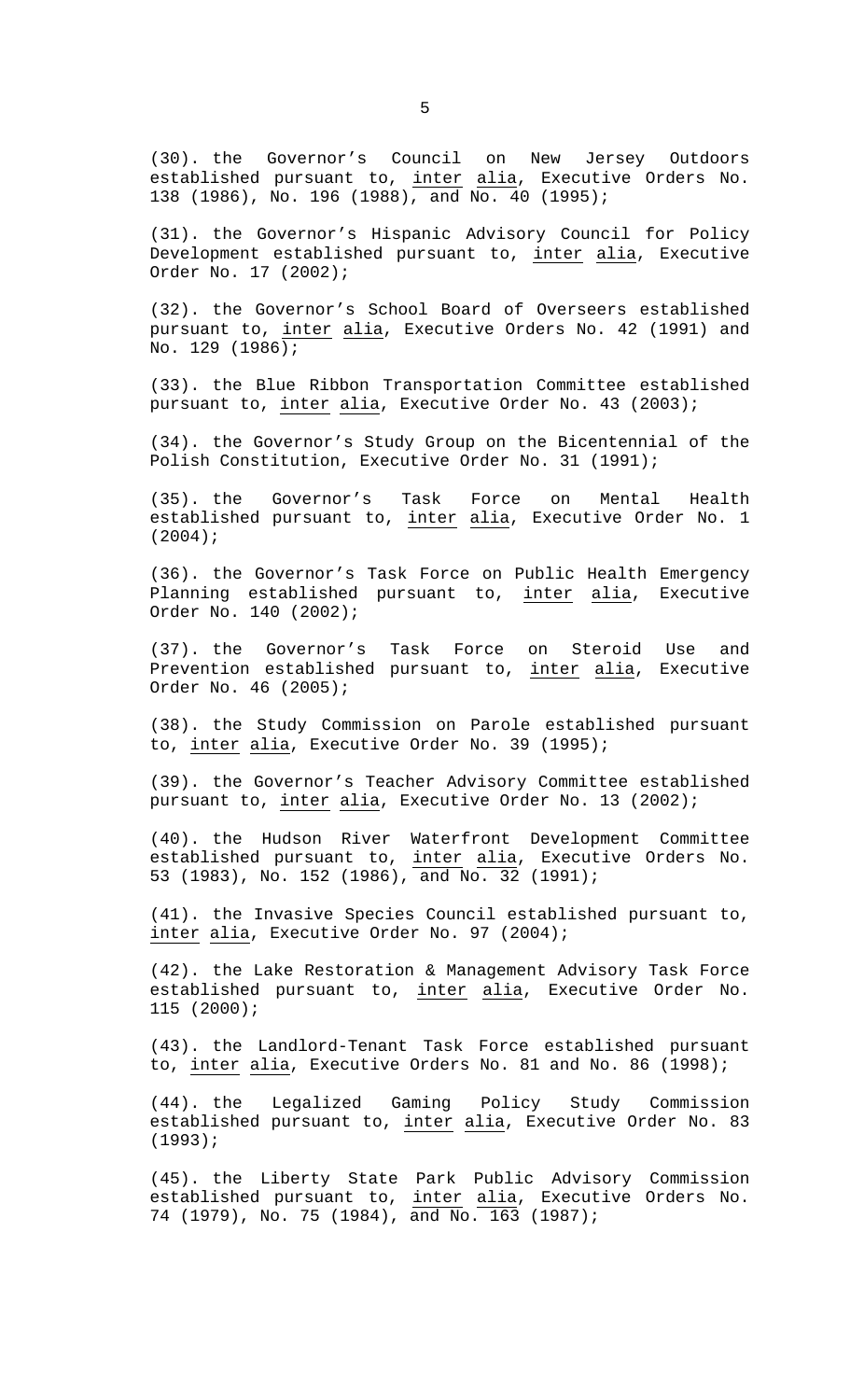(46). the New Jersey Abraham Lincoln Bicentennial Commission established pursuant to, inter alia, Executive Order No. 125 (2008);

(47). the New Jersey Advanced Technology Vehicle Task Force established pursuant to, inter alia, Executive Order No. 4 (1999);

(48). the New Jersey Council on Access and Mobility established pursuant to, inter alia, Executive Order No. 87 (2007);

(49). the New Jersey Council on Job Opportunities established pursuant to, inter alia, Executive Order No. 54 (1992);

(50). the New Jersey Fisheries Development Commission established pursuant to, inter alia, Executive Order No. 75 (1984);

(51). the Video Lottery Study Commission established pursuant to, inter alia, Executive Order No. 46 (2003);

(52). the Task Force for the Review of the Treatment of the Criminally Insane established pursuant to, inter alia, Executive Order No. 58 (1996);

(53). the New Jersey Character Education Commission established pursuant to, inter alia, Executive Order No. 9  $(2002);$ 

(54). the Governor's Asian American Commission established pursuant to, inter alia, Executive Order No. 39 (2002);

(55). the Task Force on the Affordability and Accessibility of Health Care in New Jersey established pursuant to, inter alia, Executive Order No. 97 (1999);

(56). the State Council on Vocational Education established pursuant to, inter alia, Executive Order No. 28 (1991);

(57). the Study Commission on New Jersey's Non-Public Schools established pursuant to, inter alia, Executive Order No. 161 (2009);

(58). the New Jersey Geographic Information Council established pursuant to, inter alia, Executive Order No. 122 (2001);

(59). the Citizen's Committee on Permit Coordination established pursuant to, inter alia, Executive Orders No. 57 (1977) and No. 100 (1985); and

(60). the Toll Road Consolidation Commission established pursuant to, inter alia, Executive Order No. 15 (2002).

 (b). All State records shall be amended to reflect the abolition of these State Authorities.